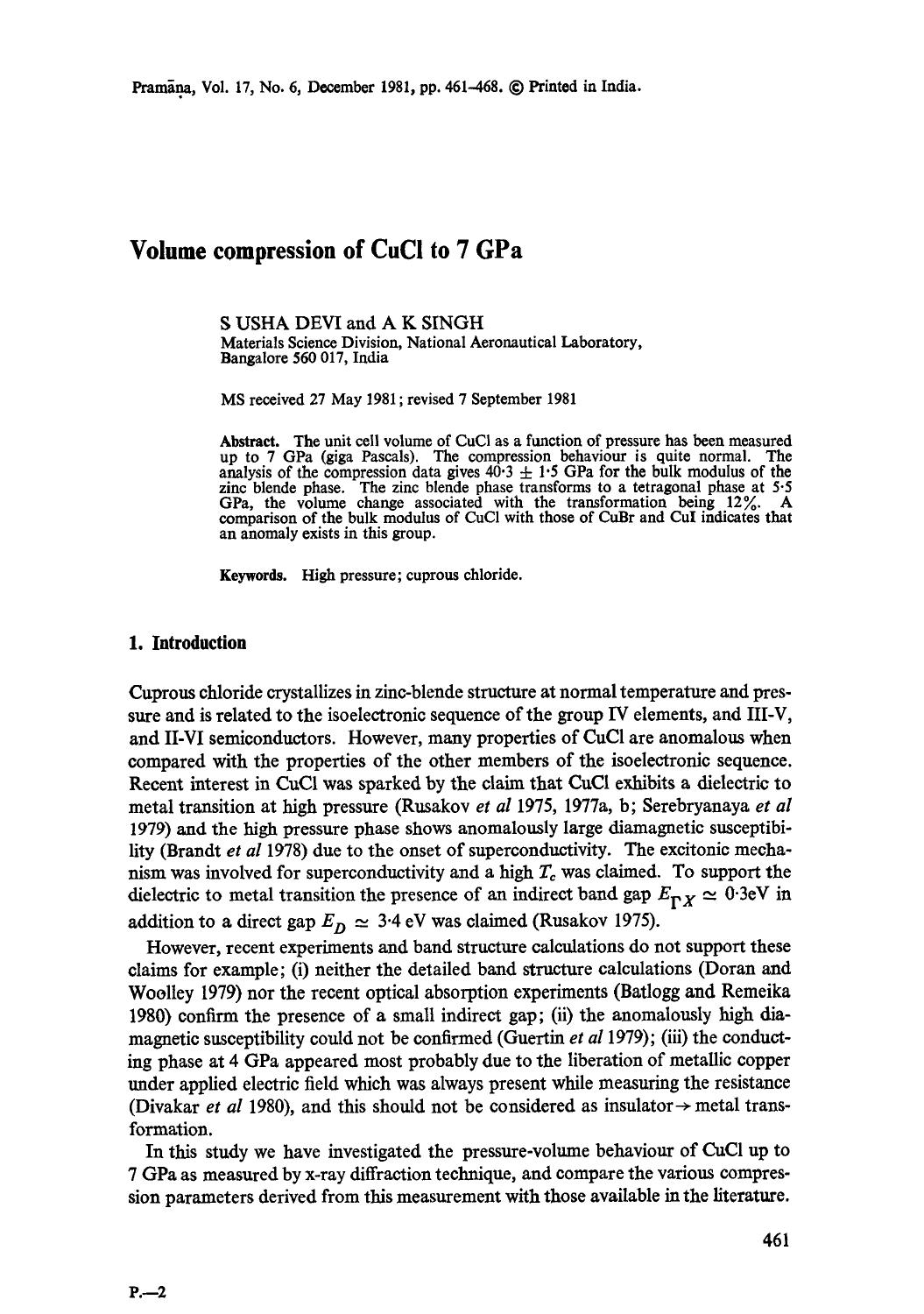The bulk modulus of CuCl has been compared with those of CuBr, CuI and AgI and is discussed with the help of Anderson-Nafe plot. A possible effect of pressure-induced disproportionation on the measured value of the bulk modulus is discussed.

# **2. Experimental details**

## 2.1 *Preparation of CuC!*

On exposure to light and atmosphere, CuCl gets oxidised to  $CuCl<sub>2</sub>$  with the liberation of metallic copper. For this reason measurements were made on freshly prepared CuCl by the following method (Vaidya 1928). About 8 g of analytical grade  $CuCl<sub>2</sub>$ was heated in high purity glycerol for one hour at 180°C. The CuC1 precipitate was filtered, thoroughly washed in ethanol, and dried under vacuum. The resulting white crystalline powder was heated to 200°C in quartz tube, while the tube was continuously evacuated, to remove the traces of glycerol and ethanol. The tube was then sealed and the sample end of the tube was maintained at 450°C for nearly 3 days. The vapours of CuC1 deposited at the cooler regions of the tube. The condensate was removed, sealed in a second quartz tube and the process repeated. Finally, the vapour deposited CuC1 was stored in sealed tubes. The x-ray diffraction patterns indicated that the phase with zinc blende structure only was present. The lattice parameter was  $a = 5.413 \pm 0.002$ Å.

# 2.2 *High pressure x-ray measurements*

The powder patterns at high pressures were recorded using a tungsten carbide opposed anvil set-up. The gaskets made from boron-epoxy mixture were used to contain the samples under pressure. In this study the anvils of two different sizes were used. The anvils with flat face of  $3 \text{ mm}$ , and the boron-epoxy gaskets of  $3 \text{ mm}$ diameter and 0.3 mm thickness were used to record the x-ray diffraction patterns up to 7 GPa. The patterns up to 4 GPa were recorded using the anvils with 5 mm flat face and boron epoxy gaskets which were 5 mm in diameter and 0.5 mm thick.

The pressure on the sample was determined by mixing the samples with sodium chloride. The pressure experienced by NaCI was calculated from the observed change in the unit cell volume, and the knowledge of the equation of state of sodium chloride (Decker 1971). It is then assumed that the pressures on the sample and NaC1 are equal. It is well-known that the presence of uniaxial stress components (use) in the sample and the pressure marker vitiates the measured pressure volume relation (see for example Singh 1978). The correct value of the bulk modulus was deduced from the  $P-V$  data as has been discussed in § 3.

The use of epoxy as a pressure transmitting medium is known to improve considerably the hydrostaticity (Pitt 1968). Singh and Kennedy (1977) used epoxy as a pressure medium in x-ray experiments and showed that the effect of uniaxial stress component (use) is reduced below the limits of detection. However, CuC1 showed a tendency to decompose when mixed with epoxy and hence epoxy could not be used as a pressure medium in the present experiments.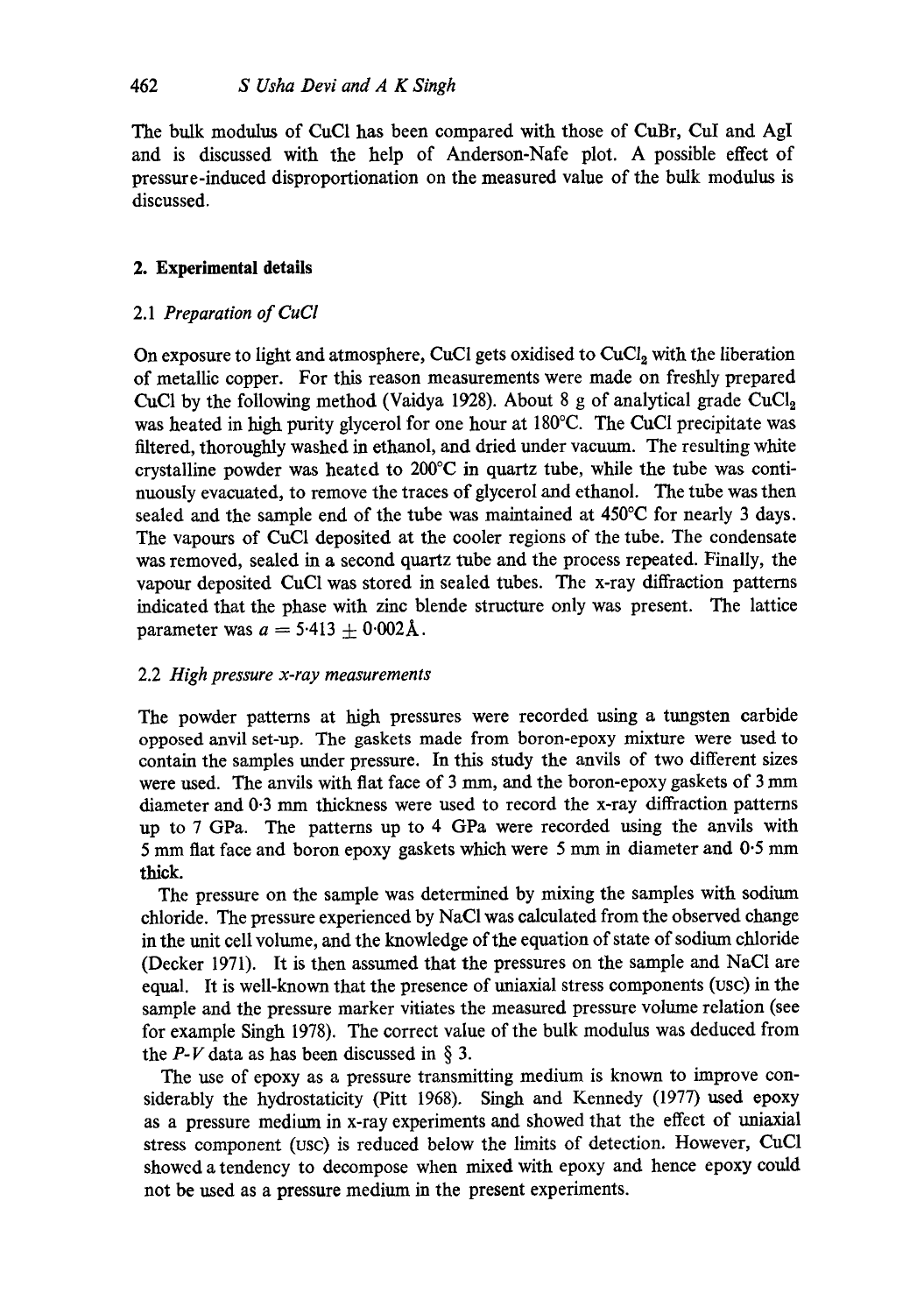### **3. Results and discussion**

The effect of usc on the equation of state determined by x-ray diffraction technique has been studied in detail (Singh 1978). If the use in the sample material is larger than that in the pressure-marker material, then the x-ray methods tend to underestimate the volume decrease. Further  $\Delta V/V_0$  versus P does not pass through the origin of co-ordinates. In such a case, fitting a standard equation of state such as a polynominal or Murnaghan equation results in a value of bulk modulus,  $B_0$  which is too large and a value of the pressure derivative of the bulk modulus,  $B'_0$  which is too small or often negative. The correct value of  $B_0$  from such data can be derived (Singh 1978) by fitting a polynominal with an adjustable constant,

$$
\Delta V/V_0 = c + aP + bP^2,\tag{1}
$$

The bulk modulus can be obtained using the relation

$$
\overline{B}_0 = -\left(a\right)^{-1}.\tag{2}
$$

The correct value of the bulk modulus  $B_0$ , and  $\overline{B}_0$  are related as follows,

$$
B_0 = (1 - \Delta) \bar{B}_0, \tag{3}
$$

where  $\Delta$  is a small positive term depending on the bulk moduli, the uscs and their pressure derivatives, and the elastic compliances of the sample and the marker material. The derivation and the detailed discussion of (1) are given by Singh (1978). To a good approximation  $\Delta$  is given by the following relation

$$
\Delta = 3 [a_s (0) B_s (0) - a_m (0) B_m (0)], \qquad (4)
$$

where the suffixes  $s$  and  $m$  respectively refer to the sample and the pressure marker. In (4),  $B_s$  (0)  $\equiv B_0 \simeq \overline{B_0}$ . Further,

$$
a(0) = \left[\frac{\partial \epsilon^l(P)}{\partial P}\right]_{P=0},
$$

where

$$
\epsilon^{t}(P) = [s_{12} - (s_{11} - s_{12} - \frac{1}{2} s_{44}) \Gamma] t(P)
$$

 $t(P)$  is the uniaxial stress component, and  $\Gamma$  the average value of  $(h^2 k^2 + k^2 l^2 +$  $l^2 h^2/(h^2 + k^2 + l^2)^2$  for the observed reflections.  $s_{ij}$  denote single crystal elastic compliances.

The analysis of the CuCI data along the lines suggested by Singh and Kennedy (1976) indicates that  $a_s(0) \approx a_m(0) = 0.0006$  (GPa)<sup>-1</sup>. Using the elastic data on NaCl (Bartels and Schuele 1965) and CuCl (Hanson *et al* 1974), and  $a_s(0) = a_m(0)$  $= 0.0006$  (GPa)<sup>-1</sup> gives a value of 0.03 for  $\Delta$ .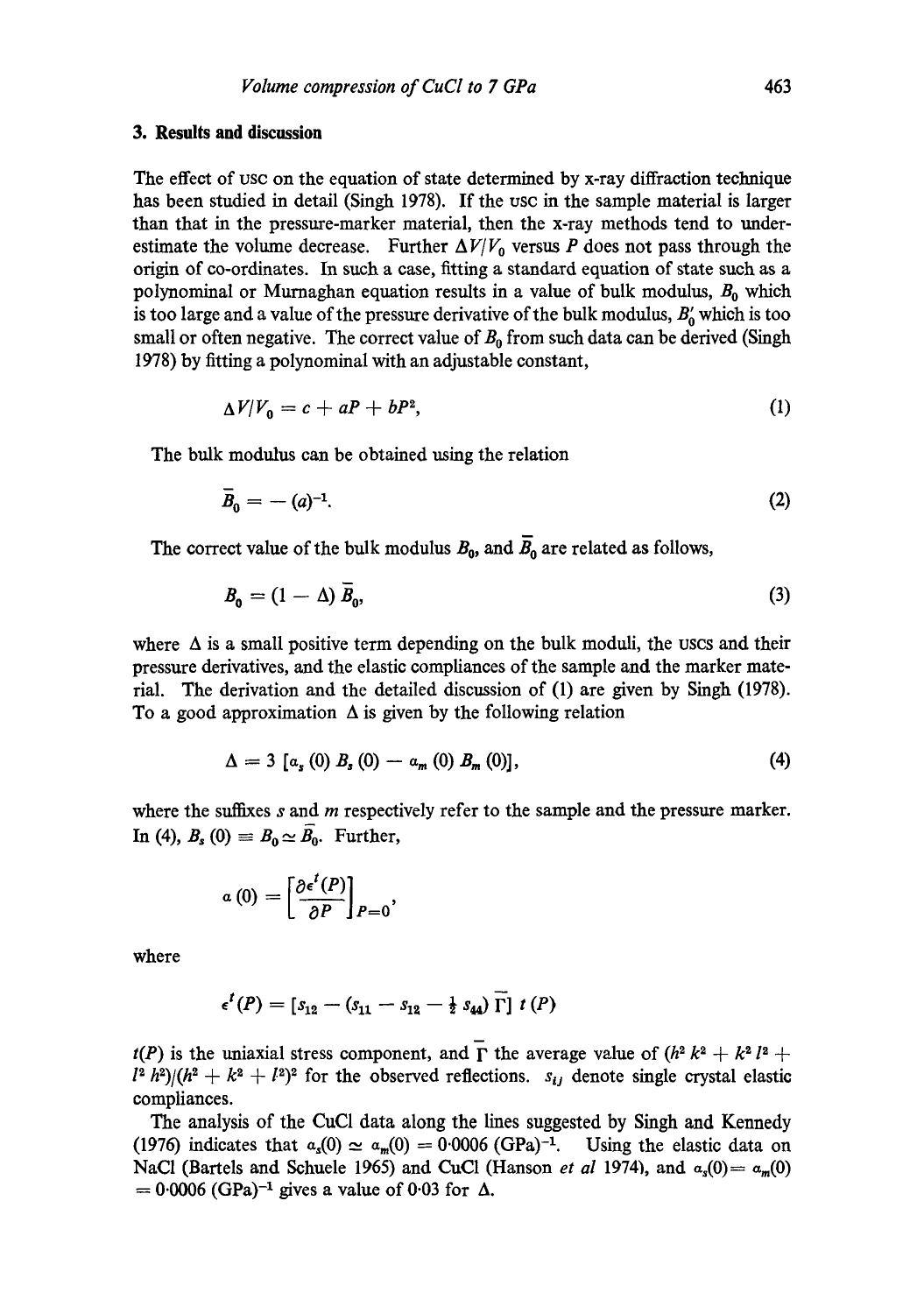**The (** $\Delta V/V_0$ **)** versus P data for CuCl are plotted in figure 1. It is clearly seen that the data-points, specially in the low pressure region, tend to lie on the low  $\Delta V/V_0$ side. Fitting (1) by least squares to the  $\Delta V/V_0$  versus P data gives  $a = -0.0241$ (GPa)<sup>-1</sup>,  $b = 0.00003$  (GPa)<sup>-2</sup> and  $c = 0.0031$ . With the estimated value of  $\Delta$  $= 0.03$ , (2) and (3) give  $40.3 \pm 1.5$  GPa for the corrected value of  $B_0$ .

A procedure for correcting  $B'_{0}$  for the effect of usc is not available. It is known qualitatively that the  $B'_0$  calculated from the values of a and b in (1) is too small, and often even negative. In the present case a value of  $-1$  is obtained for  $B'_0$ . This value is clearly unacceptable. When  $B_0 = 40.3$  is used in a standard equation of state  $[c = 0$  in (1)] and b is calculated from the experimental data, a value of 0.0009 (GPa)<sup>-2</sup> is obtained; this gives a value of 2 for  $B'_{0}$ . However, in the absence of a valid procedure to correct  $B_0'$  for the effect of usc, a value of 3.9 obtained by ultrasonic method will be assumed for  $B'_{0}$  (Hanson *et al* 1974).

The present results are compared with those of the other investigators in table 1. It is seen that the value of  $B_0$  is in excellent agreement with the value obtained by the



Figure 1.  $(\Delta V/V_0) - P$  data for CuCl. The solid line indicates the calculated values of  $(\Delta V/V_0)$  when  $B_0=40.4$  GPa and  $B'_0=3.9$  are used in Murnaghan equation.

|  |  | Table 1. Compression parameters of CuCl. |  |  |  |
|--|--|------------------------------------------|--|--|--|
|--|--|------------------------------------------|--|--|--|

| $B_0$ (GPa)  | $B_{\rm o}'$ | $(\Delta V)$<br>at<br>$\overline{V_{\mathbf{0}}}$<br>4.4 GPa | $\Delta V$<br>trans | $P_{trans}$<br>(GPa) | Reference                     |
|--------------|--------------|--------------------------------------------------------------|---------------------|----------------------|-------------------------------|
| 39.8         | 3.94         |                                                              |                     |                      | Hanson et al (1974)           |
|              |              | 0.085                                                        | 0.12                | 5.3                  | Skelton et al (1980a)         |
|              |              | 0.07                                                         | 0.11                | 4.4                  | Piermarini et al (1980)       |
|              |              |                                                              | 0.10                | 5.2                  | Meisalo and Kalliomaki (1973) |
|              |              |                                                              | 0.115               | 4.2                  | Serebryanaya et al (1975)     |
| $40.3 + 1.5$ |              | 0.085                                                        | 0.12                | 5.5                  | Present results               |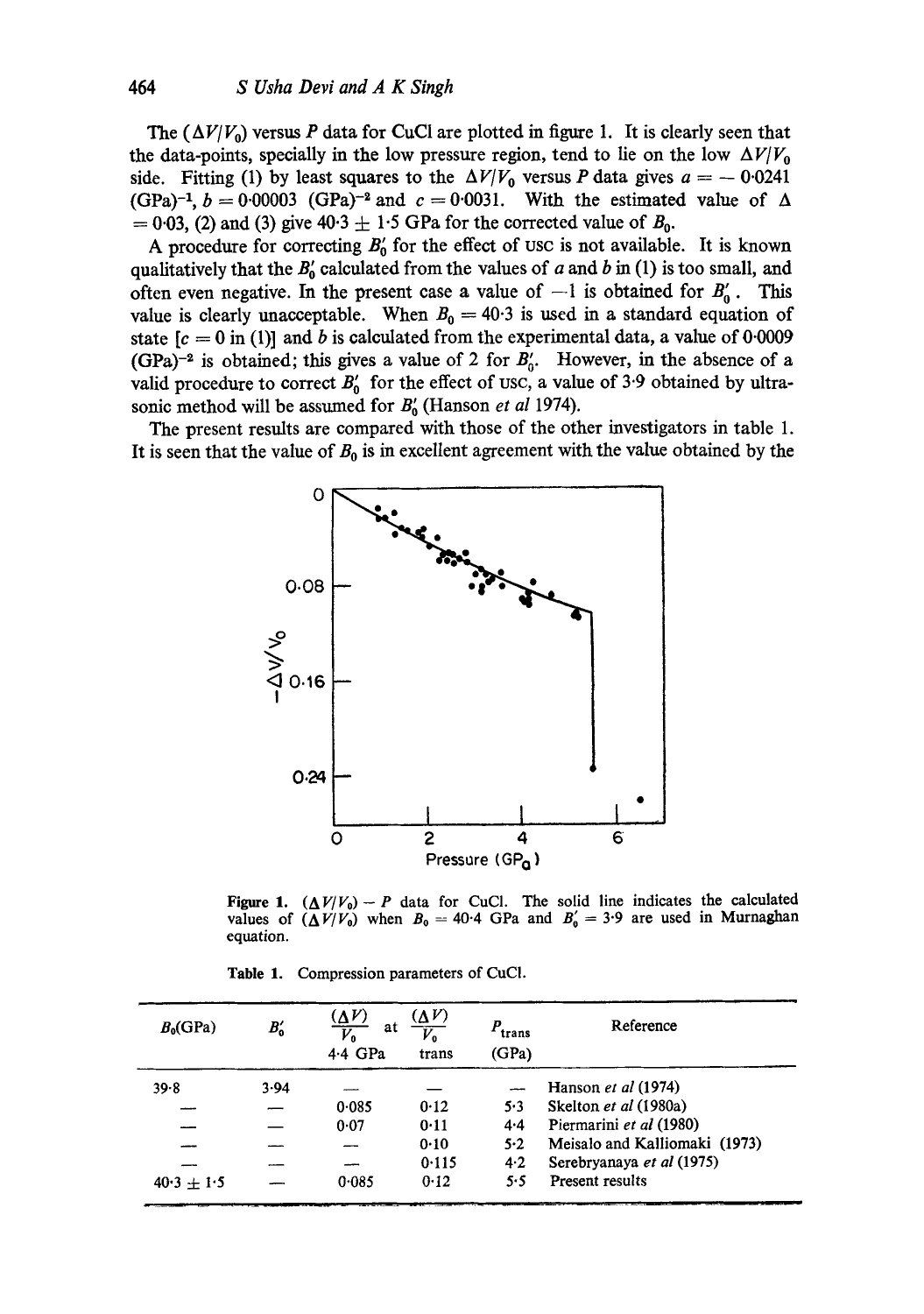measurement of ultrasonic velocities in single crystals (Hanson *et al* 1974). There are no other measurements of  $B_0$  and  $B'_0$  by x-ray diffraction method reported in the literature. However, the data of Skelton *et al* (1980a) indicate a value of 0.085 for  $(\Delta V/V_0)$  at 4 GPa, which agrees well with the present result.

The data of Skelton *et al* (1980a) suggest a stiffening of the lattice starting at 4 GPa and extending upto 5.3 GPa, a pressure at which zinc blende  $\rightarrow$  tetragonal transformation takes place. This stiffening of the lattice appears to be a precursor to the structural transformation. The volume anomaly in the pressure range 4-5-3 GPa is nearly  $2\%$ . Though the scatter in the present data is slightly more than that in the work of Skelton *et aI* (1980b), the anomaly of such a magnitude should be easily observed. Such a lattice stiffening, however, is not observed in the present experiments.

The cuprous halides are the only halides, with the exception of  $\gamma$ -AgI, to crystallize in zinc blende structure. The zinc blende structure is normally exhibited by the group IV elements, and the III-V and II-VI semiconductors. However, the elastic properties of CuCI are anomalous when compared with those of the group IV elements and the III-V and II-VI semiconductors. For example, the reduced bulk modulus is considerably smaller than the value predicted by the reduced bulk modulus versus ionicity plot. The shear moduli are also unexpectedly low (Martin 1970). This anomaly may be attributed to the fact that cuprous halides and in particular, CuCI, are on the covalent side of the critical ionicity (Philips 1970).

It has been observed (Anderson and Nafe 1965) that the bulk modulus,  $B_0$  and the specific volume per ion pair,  $v_0$  exhibit the following relation,

$$
B_0 = K v_0^{-x},\tag{5}
$$

where K and x are constants for a group of compounds; x depends on the nature of the chemical bond whereas  $K$  depends on the valency. The derivation of (5) was based on a simple relation suggested first by Bridgman (1923). By definition,

$$
B_0 = -v_0 \left(\partial^2 F/\partial v^2\right) v_0, \tag{6}
$$

where  $F$  is the cohesive lattice energy contribution to the free energy. In general, the lattice energy per ion pair can be expressed as follows,

$$
F = -A/r + f(r), \qquad (7)
$$

where r is the interatomic separation.

The first term represents the Coulomb potential and the second term a repulsion potential. On combining (6) and (7) the following relation is obtained,

$$
B_0 = \frac{2A}{9 \beta^{1/3} v_0^{4/3}} \left[ 1 + \frac{2f''(r_0)}{f'(r_0)} r_0 \right],
$$
\n(8)

where  $\beta$  is defined by the relation  $v_0 = \beta r_0^3$ . Assuming that the quantity in brackets varies slowly with  $v_0$  and therefore a constant, (8) takes the form similar to (5) with  $x = 4/3$ . However, in actual cases x is found to vary considerably depending on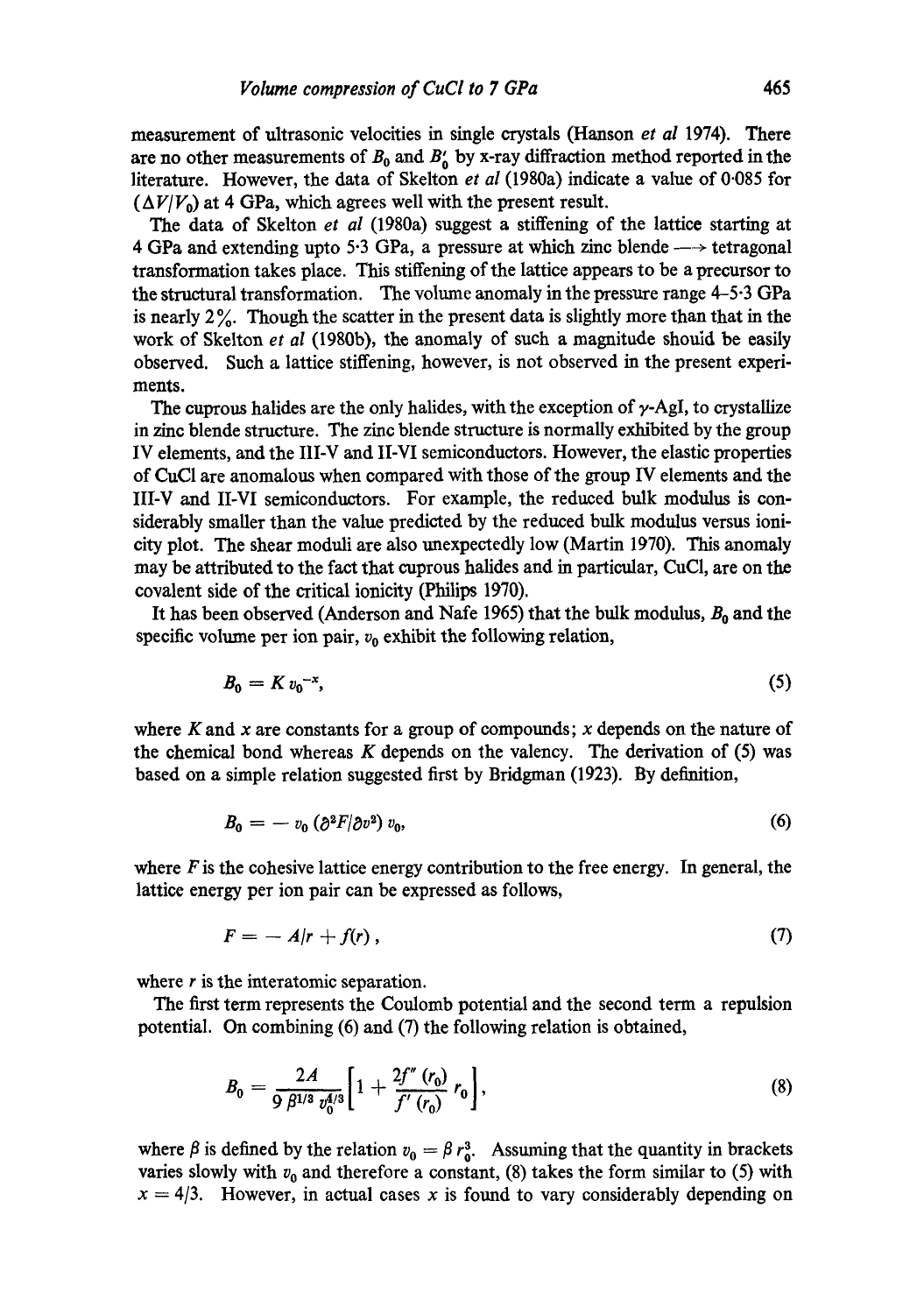the nature of the chemical bond. Equation (5) is an empirical relation which is supported by the data on a wide range of solids. Since  $x$  can take values very different from 4/3, it may be argued that the quantity in the brackets in (8) is not a constant but may vary as  $v_0^{-m}$ .

Thus (5) suggests that a plot of  $\log B_0$  against  $\log v_0$  for a group of similar compounds will result in a straight line with a slope  $-x$ . To compare the bulk moduli of the cuprous halides, log  $B_0$  has been plotted against log  $v_0$  in figure 2. The data points fall on a straight line with a slope  $-0.35$ . This slope is considerably lower than  $-1$ observed for alkali halides and  $-1.3$  for covalent compounds (Anderson and Nafe 1965). In fact, such a low value of x has not been observed so far for any other group of compounds and could be regarded highly anomalous. However, if a variation of  $5\%$  is allowed in the values of  $B_0$  for CuBr and CuI, then a line (shown dashed in figure 2) with slope --1 can be made to pass through the CuBr and CuI data points. (It may be noted that a variation of  $5\%$  in the values of  $B_0$  is not unreasonable in view of the fact that the uncertainty in the values of  $B_0$  is of this order). In such a case, the measured value of  $B_0$  for CuCl will fall nearly 20% lower than the value predicted by the line of slope  $-1$ . Thus, either the  $B_0$  values for all the cuprous halides are anomalous in a sense that a very small value of  $x$  is obtained, or the data points for CuBr and CuI are taken to fall on a line with slope  $-1$  and the  $B_0$  value of CuCl alone is anomalously low. This ambiguity can be resolved if the  $B_0$  values for some more isostructural halides become available. However, the only other isostructural halide is AgI. The elastic data for zinc blende phase are unfortunately not available. Assuming that  $B_0$  for the zinc blende phase is not very different from that for the Wurtzite phase, one more point on the log  $B_0$  vs log  $v_0$  plot is obtained.



Figure 2. A plot of log  $B_0$  against log  $v_0$ . The values of the bulk modulus for CuBr and CuI are from Hanson *et al* **(1972)** and for AgI from Davis and Blair **(1968).**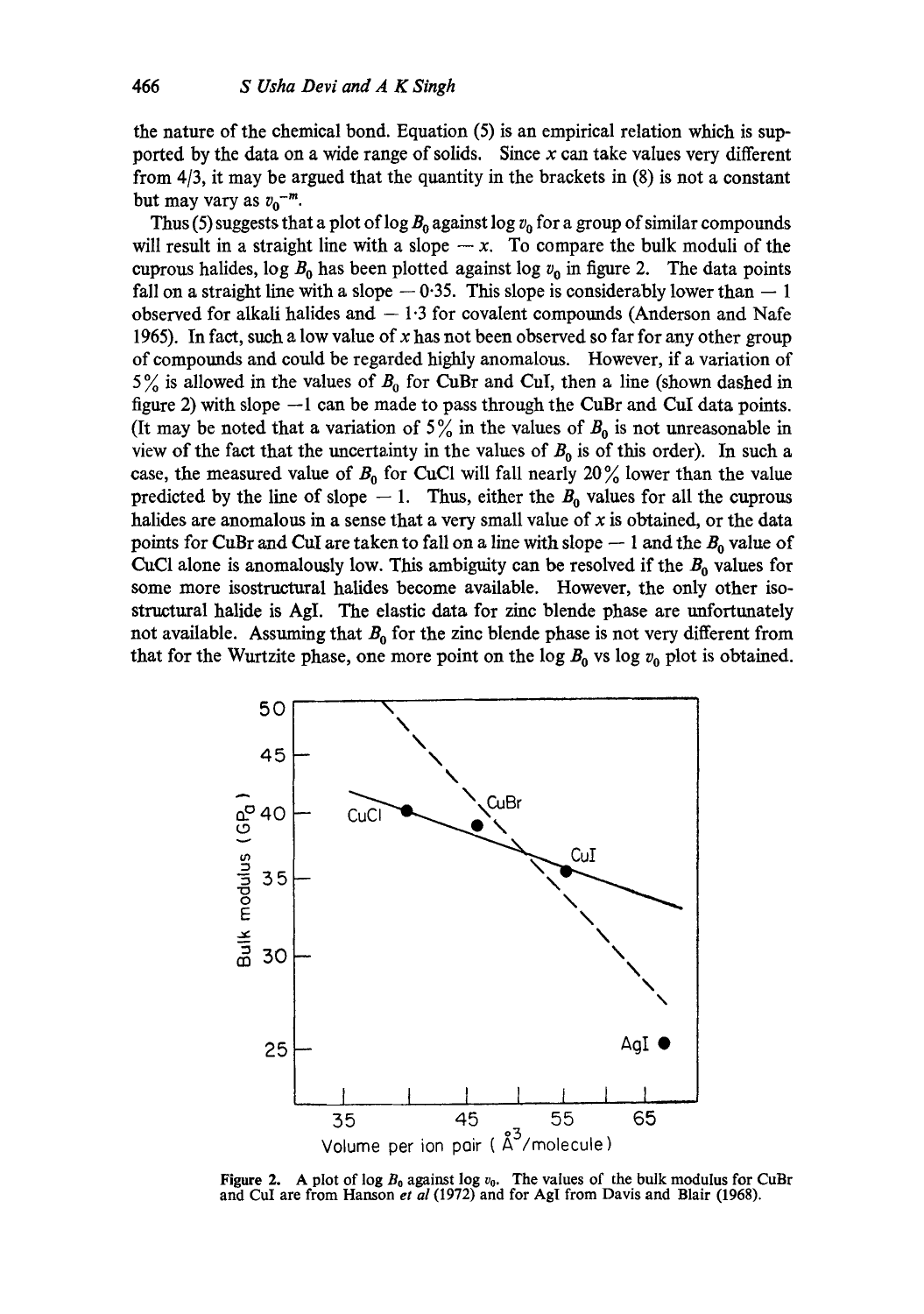This point falls close to the line with slope  $-1$ . This then suggests that the  $B_0$  values of CuBr and CuI are most probably normal and  $B_0$  for CuCl alone is abnormally low.

The cuprous chloride is known to undergo a disproportionation reaction as follows:

$$
2 \text{ CuCl} \rightarrow \text{Cu} + \text{ CuCl}_2
$$

This reaction results in a volume decrease of nearly  $2\%$  and therefore favoured at high pressure. The high pressure behaviour of CuCI, specially the appearance of the conducting phase at 4 GPa, could be an outcome of this reaction (Blount and Philips 1978; Divakar *et al* 1980; Wilson 1978). If such a reaction takes place at high pressure, it will lead to a decrease in volume in addition to a volume decrease arising from the normal compressibility. This in turn will lead to a decrease in the value of  $B_0$ . If the difference between the value of  $B_0$  estimated from figure 2 and the measured value is attributed to the disproportionation, then it turns out that nearly  $20\%$  of CuC1 will disproportionate at 1 GPa. Though the presence of very small quantities of Cu ++ has been detected under pressure in *in-situ* ESR experiments (Skelton *et al*  1980b), such large amount of disproportionation is not observed. The difference between the observed value of  $B_0$  and that predicted by figure 2 is thus too large to be explained on the basis of disproportionation.

### **4. Conclusions**

(a) The pressure-volume relation for the zinc blende phase of CuCI is normal. The stiffening of the lattice prior to the cubie-tetragonal transition reported earlier (Skelton *et al* 1980a) is not observed in the present experiments.

(b) It is well-known that the reduced bulk modulus of CuC1 is anomalously low compared with those of other isostrnctural compounds. A comparison of the bulk modulus of CuC1 with those of CuBr, CuI using Anderson-Nafe plot indicates that an anomaly exists within this group.

(c) Disproportionation under pressure of CuCI is too small to lower significantly the bulk modulus.

#### **Acknowledgement**

The authors thank Messrs C Divakar and Murali Mohan for the preparation of cuprous chloride and the referees of the paper for some helpful comments.

#### **References**

Anderson O L and Nafe J E 1965 J. *Geophys. Res.* 70 3951 Bartels R A and Schuele D E 1965 J. Phys. Chem. Solids 26 537 Batlogg B and Remeika J P 1980 *Phys. Rev. Lett.* 45 1126 Blount E I and Phillips J C 1978 *J. Less Comm. Met.* 62 457 Brandt N B, Kuvshinnikov S V, Rusakov A P, Semenov V M, 1978 *JETP Lett.* 27 33 Bridgman P W 1923 *Proc. Am. Acad. Arts. Sci.* 58 165